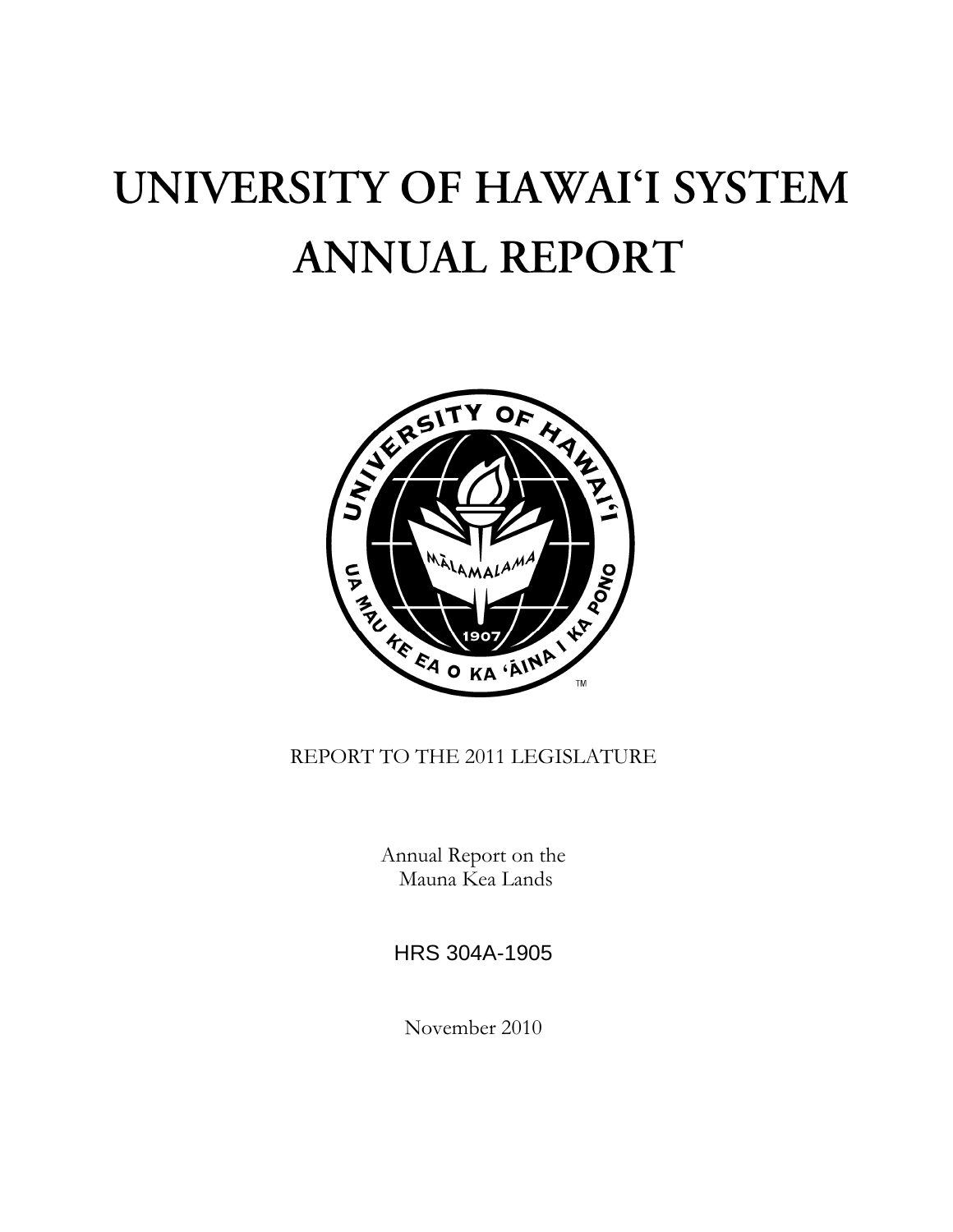### REPORT TO THE HAWAI`I STATE LEGISLATURE

## HRS 304A‐1905 Annual Report on the Mauna Kea Lands

Pursuant to HRS §304A‐1905 ("Mauna Kea Lands; reporting requirements"), the University of Hawai`i respectfully submits its report on the status of the Mauna Kea lands activities, current and pending lease agreements and fees, the status of current and pending administrative rules, income and expenditures of the Mauna Kea lands special fund established in section 304A‐2170 and any other issues that may impact the activities on Mauna Kea.

#### Current and pending lease agreements and fees

In 1964 the Hawai`i State Legislature passed concurrent resolution S. C. R. 16 stating that the **"***State of Hawai`i and its citizenry are most desirous and willing to cooperate and aid in the promotion of our nation's space program and research to the benefit of the County of Hawai`i,, the state and the nation."* It was resolved that the Governor set aside and establish an appropriate area on the summit of Mauna Kea for the installation and operation of telescope observatory and astronomical activities*.* In January 1968, the DLNR and UH entered into an agency‐to‐agency lease granting UH a lease of the Science Reserve on Mauna Kea for a term expiring on December 31, 2033. The lease is gratis, a common practice for leases between government agencies.

In a State of Hawai`i-UH effort to establish astronomy as a viable research endeavor and making Hawai`i a center for astronomical research, the University entered into subleases with 11 organizations for the purpose of operating astronomical observatories. All subleases were approved by the BLNR and are co‐terminus with the University's General Lease. Each sub lessee is obligated to provide a guaranteed percentage of viewing time to the UH. Viewing time provides invaluable advantages for advancing Hawaii's only state funded institute of higher education, UH, as a center for excellence in research, including astronomy, and to be recognized today as one of the nation's leading research institutions. At little cost and risk to the State, UH's recognized center of excellence for astronomical research contributes significantly to the State of Hawaii's efforts to expand its high technology sector. Additional benefits accrue to the State through opportunities in scientific, professional and sub professional employment by the local community.

# Current and pending administrative rules

Act 132 (SLH 2009) authorizes the UH to adopt administrative rules pursuant to chapter 91 to regulate public and commercial activities on UH management lands. Prior to developing administrative rules, UH met conditions imposed by the BLNR when it approved the Mauna Kea Comprehensive Management Plan (CMP) on April 9, 2009. One of the conditions requires UH to submit a public access sub plan for BLNR approval. The BLNR required that the public access sub plan, along with three other sub plans ‐ cultural resources management plan, natural resources management plan and a decommissioning plan ‐ be submitted within one year of approval. The purpose of the public access plan is to provide guidance to the University in addressing public access in UH management areas,